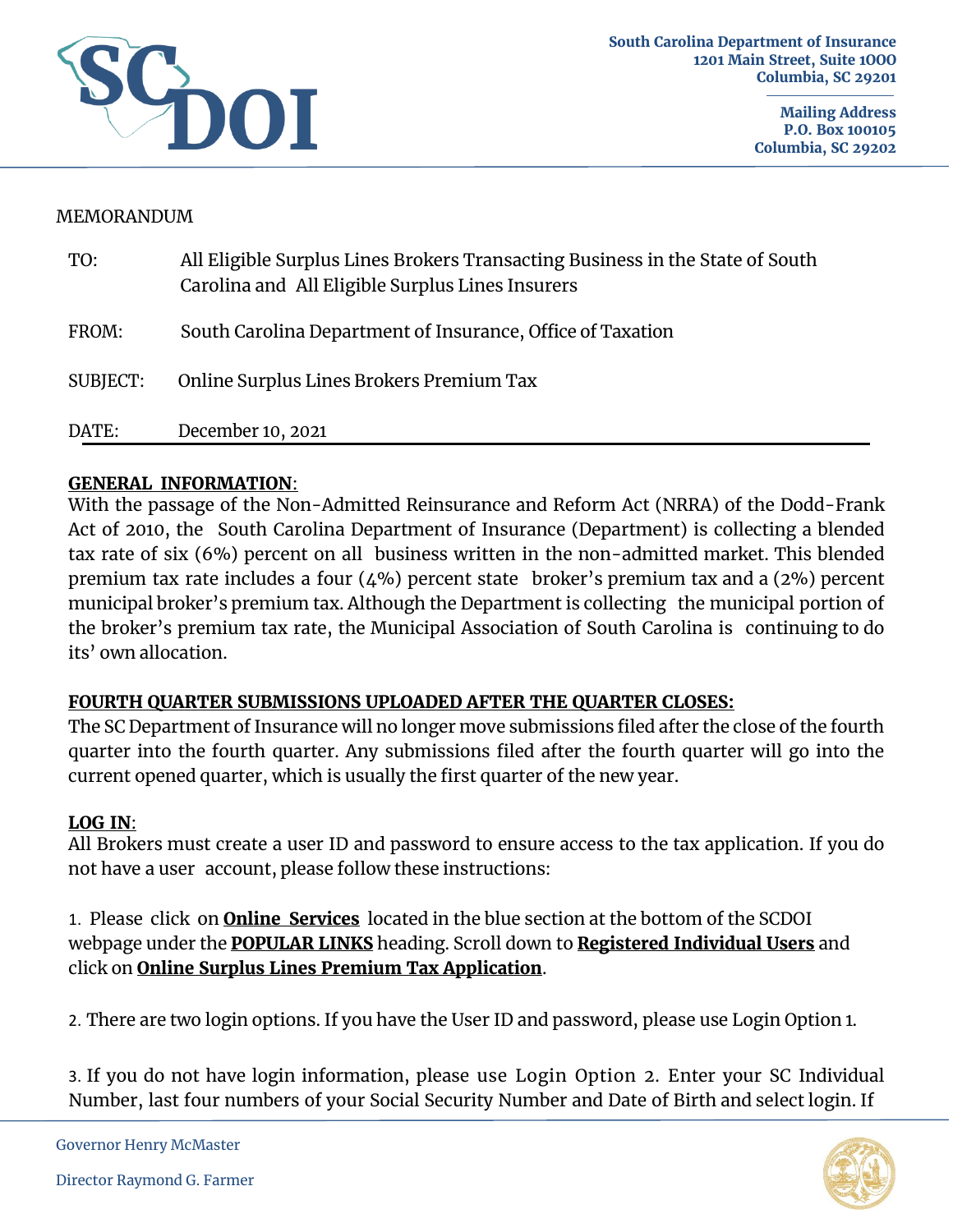you do not know the SC Individual Number, you can look it up by clicking the **Find it Here** Option.

4. On the following page, you will be prompted to choose three secret questions and create a user ID and password. Passwords must be 6-10 characters long.

5. If you require additional assistance regarding your user ID and password, please click on this link to create a ticket: **<https://scdoihelp.on.spiceworks.com/>**.

#### **SUBMISSIONS GUIDELINES**:

1. All policies must either be manually entered or electronically batch uploaded to the Online Surplus Lines Broker Premium Tax Application.

The following policy information must be entered into the application:

- a. Policy Number
- b. Effective date of the policy
- c. Expiration date of the policy
- d. Placement date of the policy
- e. Name of the insured
- f. Address of the risk (street, city, and zip code)
- g. County code

2. Due Diligence: Please refer to SC Insurance Laws, Section 38-45-90 for information pertaining to surplus lines brokers due diligence. Brokers must provide the complete name(s) of at least one, but not more than three, insurers declining to write the indicated coverage for an insured. **It has been noted that users are leaving this section blank. If users do not list at least one company in this section, your policy is subject to being deleted from the online system. Please respond to this section accordingly.**

3. The S.C. Company Code number or the NAIC number of the Eligible Surplus Lines Insurer and premiums written by each company (rounded to nearest dollar) must be provided. If unsure of the code numbers, please enter the first few letters of the name of the insurer and the tax application will load all insurers beginning with those letters. The name of Lloyd's of London is **Underwriters at Lloyd's** in the online tax application.

4. Distribution of total premiums written must be listed by coverage description. All premiums must be rounded to the nearest dollar. Distribution of total premiums written must equal total premiums written.

5. Coverage description may be one or more of the following:

19.00 Life (Stop Loss Policy only) 21.00 Accident and Health (Stop Loss Policy only) 22.00 All Property (other than auto) 22.10 Private Passenger Auto Physical Damage 22.30 Commercial Auto Physical Damage 23.00 Casualty (other than auto liability)

Governor Henry McMaster

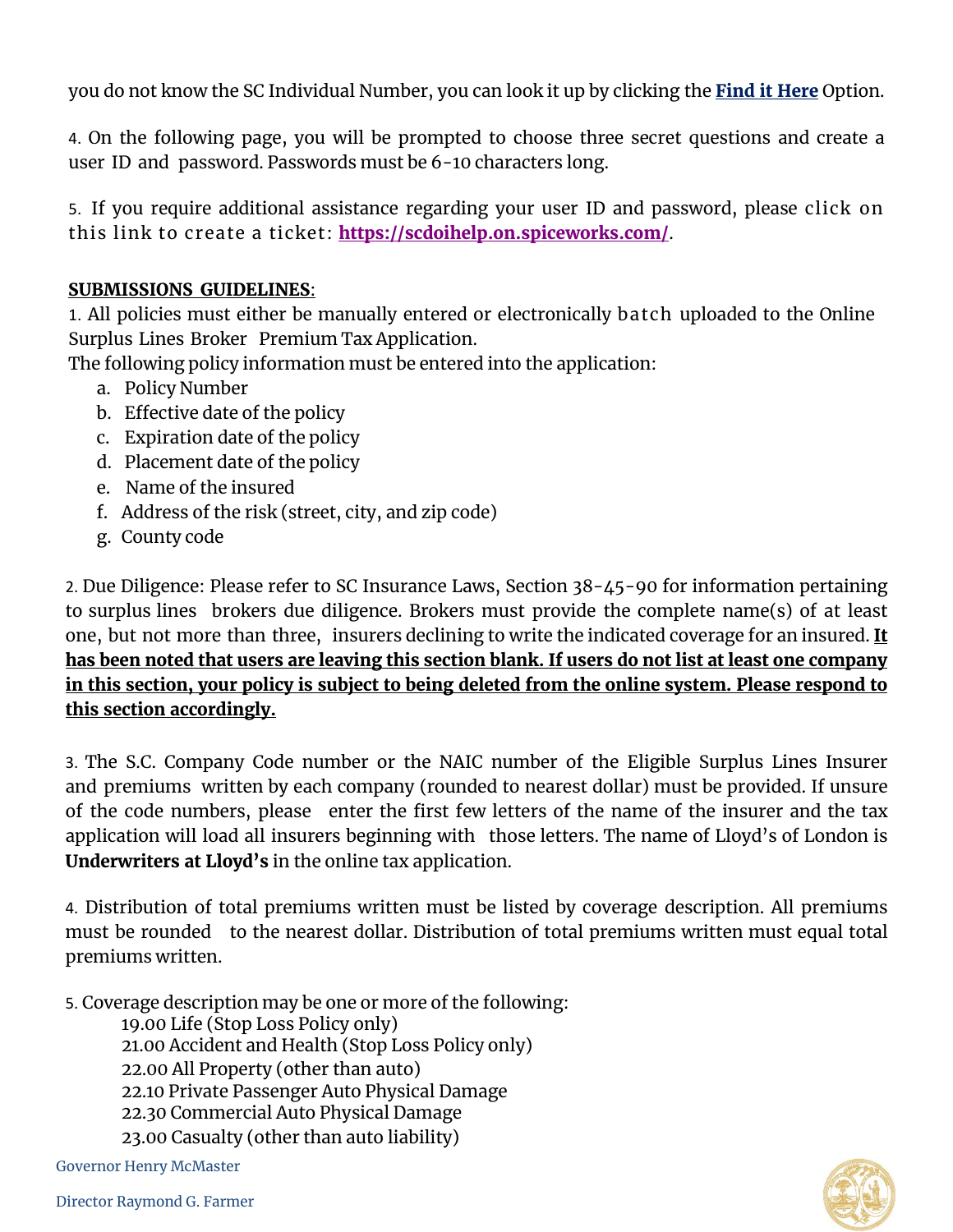23.30 Commercial Auto Liability 24.00 Surety 25.00 Marine (other than wet marine)

### 6. **IF NO BUSINESS IS WRITTEN, NO FILINGS ARE REQUIRED. WE DO NOT ACCEPT ZERO REPORTS.**

# **SUBMISSION CATEGORIES**:

Submission categories are:

- 1. Regular
- 2. Monthly
- 3. Audit This category is for policies that have expired or cancellations that have been reinstated. When using this option, you are required to change at least one character in the policy number to ensure processing.
- 4. Independently/Directly Procured
- 5. **Medical Malpractice/Healthcare Liability** This category is new to the Online Surplus Lines Premium Tax Application and is effective January 1, 2020. Per the South Carolina General Assembly's H. 3760, the new law requires an assessment against all surplus lines brokers writing healthcare liability insurance. Consequently, for all surplus lines medical malpractice policies written or renewed after January 1, 2020, the broker must charge a 6% assessment to the insured. Please note that this surplus line broker 6% assessment on medical malpractice policies is **in addition to** the existing 6% premium tax on premiums and policy fees. **The new 6% assessment will be on premiums, policy fees, and endorsements.** The South Carolina Department of Insurance will collect the assessment and submit it to the South Carolina Medical Malpractice Association (SCMMA).

#### **CANCELLATIONS**:

Submissions can be cancelled via the following methods:

- 1. Broker marks the submission cancelled.
- 2. Broker submits a return premium endorsement that brings the premium and policy fee to zero (If 100%). If not cancelled 100%, it will cancel prorated.

# **TYPES OF CANCELLATIONS**:

Submissions have two cancellation categories:

1. Cancel – Submission is cancelled prior to payment of the tax liability:

a) Cancellations will automatically be incorporated into the Broker Quarterly Summary.

2. Cancelled Pro-rated (includes cancelled at 100%) – Submission is cancelled after the tax liability has been paid.

3. Submissions may be reinstated only if the status is 'Cancel'. Brokers can only reinstate a cancelled submission within the current quarter prior to that quarter closing. A submission will be reinstated for the original amount that was cancelled.

4. Submissions can be deleted (Back-Out). Use the Back-Out key for deletions. Back-outs can only be processed in the quarter in which they were entered and must be processed prior to payment of the indicated quarter.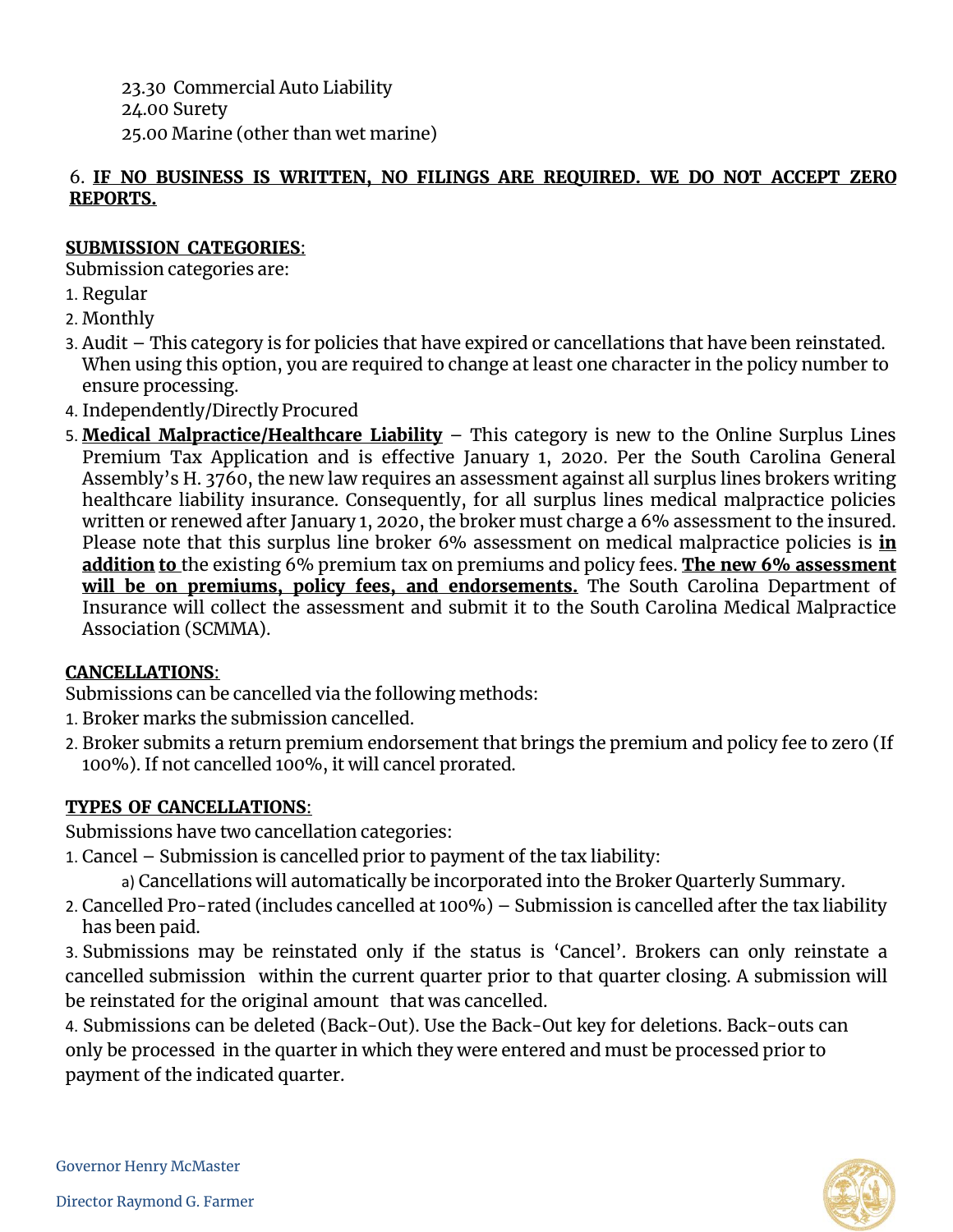#### **LATE SUBMISSIONS**:

Submissions are considered late if they have not been entered into the tax application by the end of the quarter in which the policy was written. Late submissions will be accepted; however, Brokers must provide a reason for a late submission. Late submission reasons are:

- 1. Misfiling/overlooked by the Broker
- 2. Error in internal processes of the Broker
- 3. Turned in late by the Broker
- 4. Received late by the Broker
- 5. Policy bound at end of quarter  $-$  This option is for policies not entered by the 30<sup>th</sup> of the last month of any given quarter. The tax application is designed to designate these policies as late.

### **THERE IS NO PENALTY FOR SUBMISSIONS FILED LATE. CHOOSE A REASON FROM THE DROP-DOWN BOX AND CONTINUE PROCESSING.**

# **ENDORSEMENTS**:

- 1. The six (6%) percent surplus lines broker premium tax is calculated on all endorsements.
- 2. Endorsements may increase or decrease surplus lines insurer premiums and coverage description premiums.

3. If the total premium taxes due becomes zero as the result of a negative endorsement, the submission is cancelled.

- 4. A negative endorsement will be created to recalculate earned premium taxes if the submission
- is cancelled and submission is cancelled and the tax liability was paid in a previous quarter.
- 5. Endorsements may amend the following information:
- a) Effective date
- b) Expiration date
- c) Surplus Lines Insurer premium adjustments
- d) Coverage description premium adjustments
- e) Policy fee adjustments if already included with original submission

# **ENDORSING EXPIRED POLICIES**:

- 1. Please choose **View/Search/Edit** from the broker dashboard.
- 2. Search for the policy by submission or policy number.
- 3. When the policy loads, there will be a blue box titled Audit Endorsement.
- 4. Users are able to endorse expired policies by clicking on the blue box.

# **RENEWALS**:

1. The effective and expiration dates of a policy, surplus lines insurer premiums, coverage description premiums, risk information and policy fees may be changed when renewing a policy. A policy can be renewed any time after the expiration date. The policy number cannot be changed. If the policy number changes, that policy becomes a new and different policy.

2. Annual policies can be renewed up to a maximum of three (3) years.

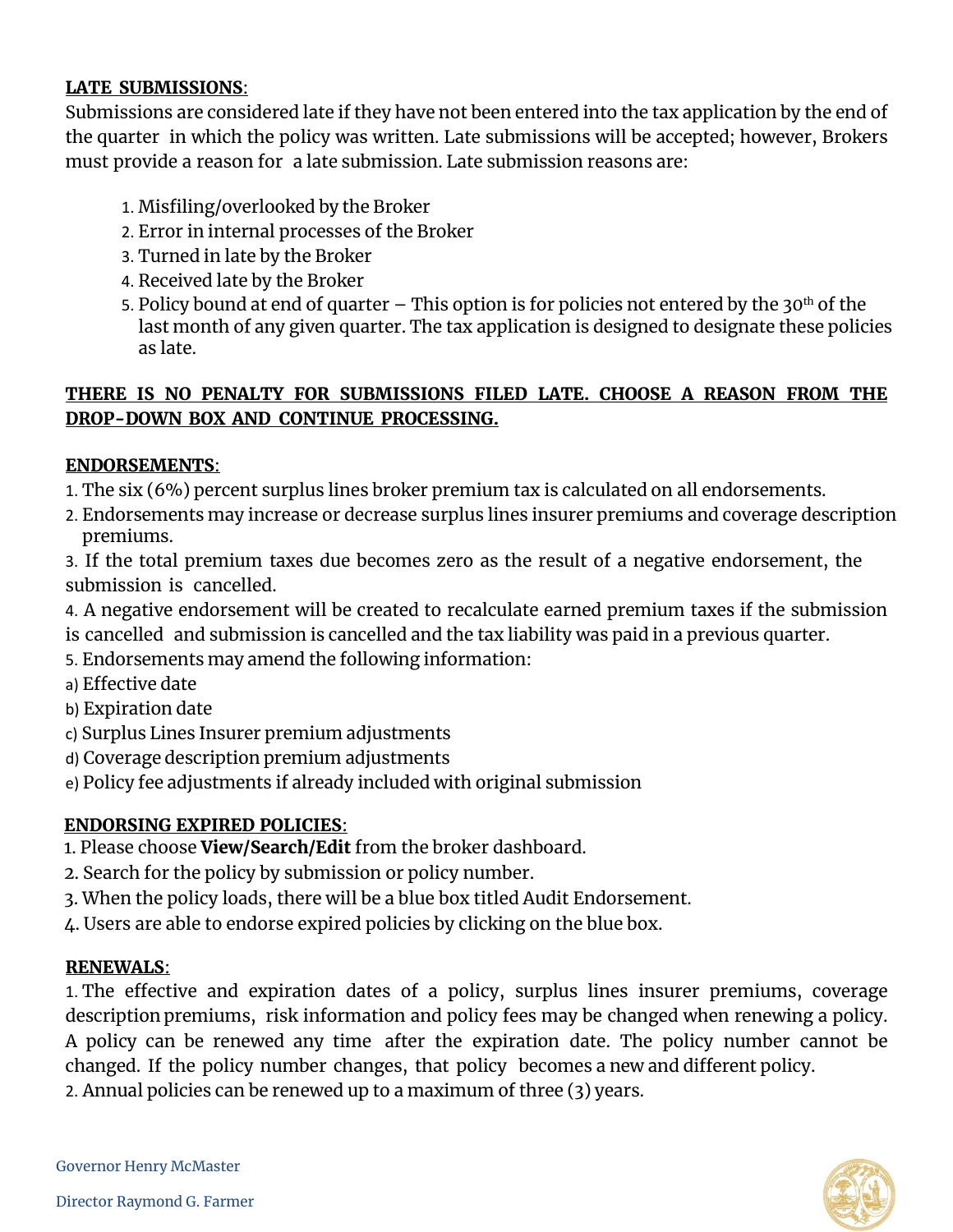- 3. Any policy can be renewed in the same tax year except multi-year policies.
- 4. Multi-year policies can only be renewed in the tax year in which it expires.
- 5. Renewals cannot be done until the expiration of a policy. Renewals cannot be processed early.

# **CHANGE OF BROKER OF RECORD**:

Brokers must notify Taxation and complete a Transfer of Business form when there is a Change of Broker Record. This form must be signed and notarized by both parties. Brokers must use the Transfer Excel Spreadsheet to identify policies to be transferred. The broker number to place in the Relinquishing and Assuming fields are the same SC Individual numbers you use to log into the Online Surplus Lines Premium Tax Application. Any policy that has expired, been cancelled or were entered as audits will not be transferred. As policy numbers are unique to each broker, any policies that fall into these categories can be entered under the assuming broker's account once the change of record has been completed. You can locate these forms here [www.doi.sc.gov/tax](http://www.doi.sc.gov/tax) in the **Surplus Lines Broker Premium Tax** section.

# **QUARTERLY TAX PAYMENTS**:

1. Brokers pay premium tax liabilities in four (4) quarterly installments via the Online Surplus Lines Premium Tax Application. As each quarter is reconciled and balanced independently, there is no Annual/Year-End Report, only the fourth quarter.

2. After the close of each quarter – March 30<sup>th</sup>; June 30<sup>th</sup>, September 30<sup>th</sup> and December 30<sup>th</sup>, brokers will have thirty (30) days to pay the premium tax liability. **Payments are due April 30th; July 30th; October 30th and January 30th**. Payment must be in the Department on or before these due dates.

3. Per S.C. Code Section  $38$ -2-10, any payments received after the due dates of April  $30<sup>th</sup>$ ; July  $30<sup>th</sup>$ ; October 30<sup>th</sup> or January 30<sup>th</sup> will be assessed an automatic Administrative fine of \$200.00. In addition, if additional fees and taxes are not paid within fifteen days of notice, interest must be added to the amount of the deficiency at the rate of five (5%) percent for each month or fraction of a month from the date the fees or taxes originally were due until the deficiency is paid.

4. Interest fees on late payments may incur every five (5) days until a maximum of twenty-five (25%) percent interest is reached.

5. If tax liabilities are not paid after the 25% interest penalty is reached, the Department's Legal Division will be notified and the Surplus Lines Broker's License may be subject to suspension or revocation.

6. Brokers will not be allowed to submit any new policy information, endorsements or cancellation if the previous quarter payments have not been paid.

# **PURCHASING GROUPS**:

1. Purchasing Groups must hold an active Certificate of Registration.

2. Purchasing Groups are to use the Master Certificate for risk address allocation.

2. Purchasing Groups can only report liability insurance coverage which is under the Casualty line of authority.

3. Brokers who purchase a Purchasing Group's liability insurance are responsible for the submission of the policy information and the corresponding premium tax liability.